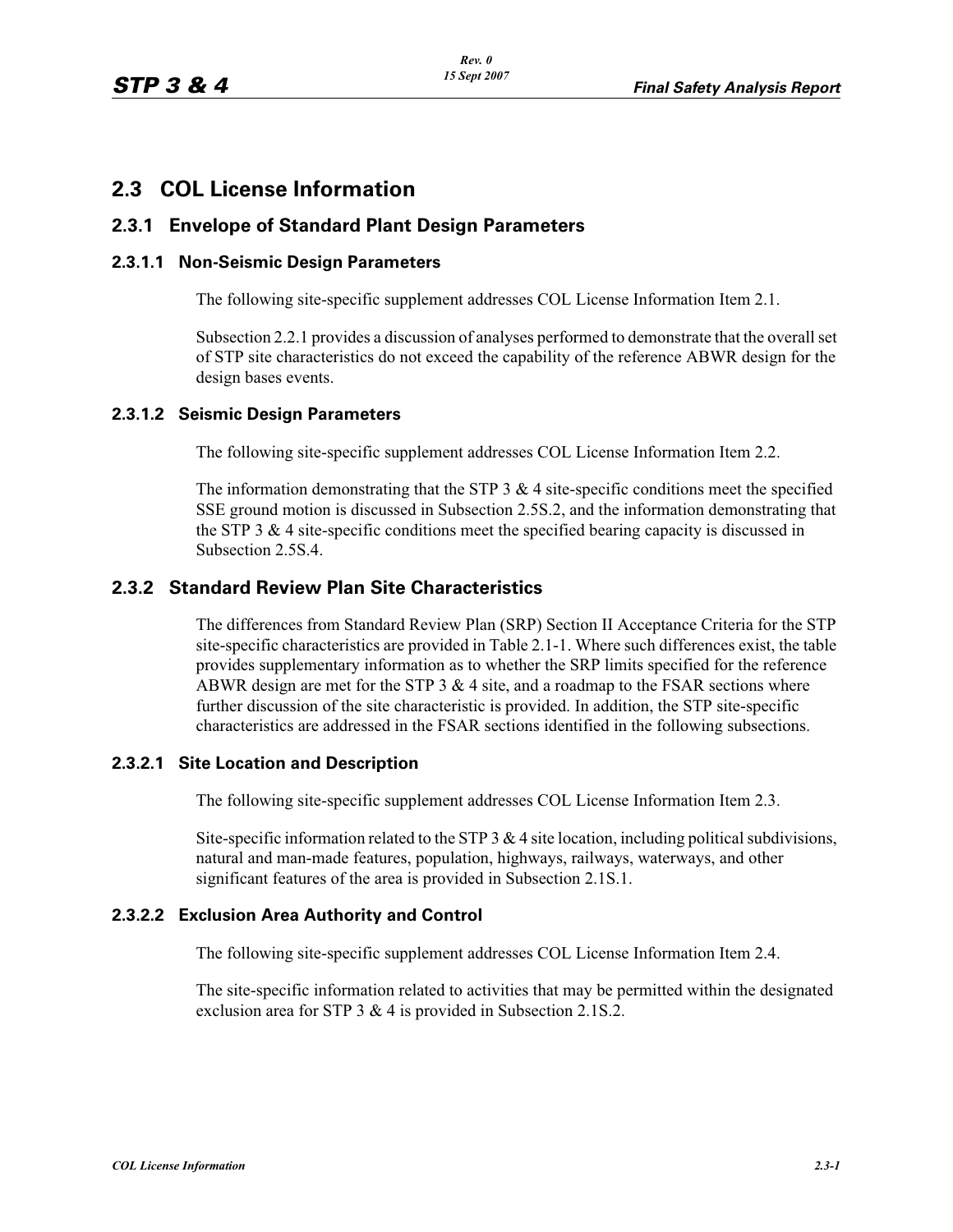# **2.3.2.3 Population Distribution**

The following site-specific supplement addresses COL License Information Item 2.5.

The population data for the STP site environs is provided in Subsection 2.1S.3.

# **2.3.2.4 Identification of Potential Hazards in Site Vicinity**

The following site-specific supplement addresses COL License Information Item 2.6.

Information with respect to industrial, military, and transportation facilities and routes to establish the presence and magnitude of potential external hazards at the STP site is provided in Subsections 2.2S.1 and 2.2S.2.

# **2.3.2.5 Evaluation of Potential Accidents**

The following site-specific supplement addresses COL License Information Item 2.7.

The potential accident situations in the vicinity of the STP site and the bases for which these potential accidents are accommodated in the design are provided in Subsection 2.2S.3.

#### **2.3.2.6 External Impact Hazards**

The following site-specific supplemental information addresses COL License Information Item 2.8.

A review and evaluation of the effects on the protection criteria of external impact hazards at the STP site, such as general aviation or nearby explosions, is provided in Subsection 2.2S.3.

# **2.3.2.7 Local Meteorology**

The following site-specific supplement addresses COL License Information Item 2.9.

A description of the local meteorology for the STP site is provided in Subsection 2.3S.2.

#### **2.3.2.8 Onsite Meteorological Measurements Program**

The following site-specific supplement addresses COL License Information Item 2.10.

A description of the onsite meteorological measurements program for STP  $3 \& 4$  is provided in Subsection 2.3S.3.

#### **2.3.2.9 Short-Term Dispersion Estimates for Accidental Atmospheric Releases**

The following site-specific supplement addresses COL License Information Item 2.11.

The STP 3 & 4 site-specific short-term dispersion estimates are provided in Subsection 2.3S.4. This information is used to ensure that the envelope values provided in Tables 15.6-3, 15.6-7, 15.6-13, 15.6-14 and 15.6-18 of relative concentrations are not exceeded for the STP site.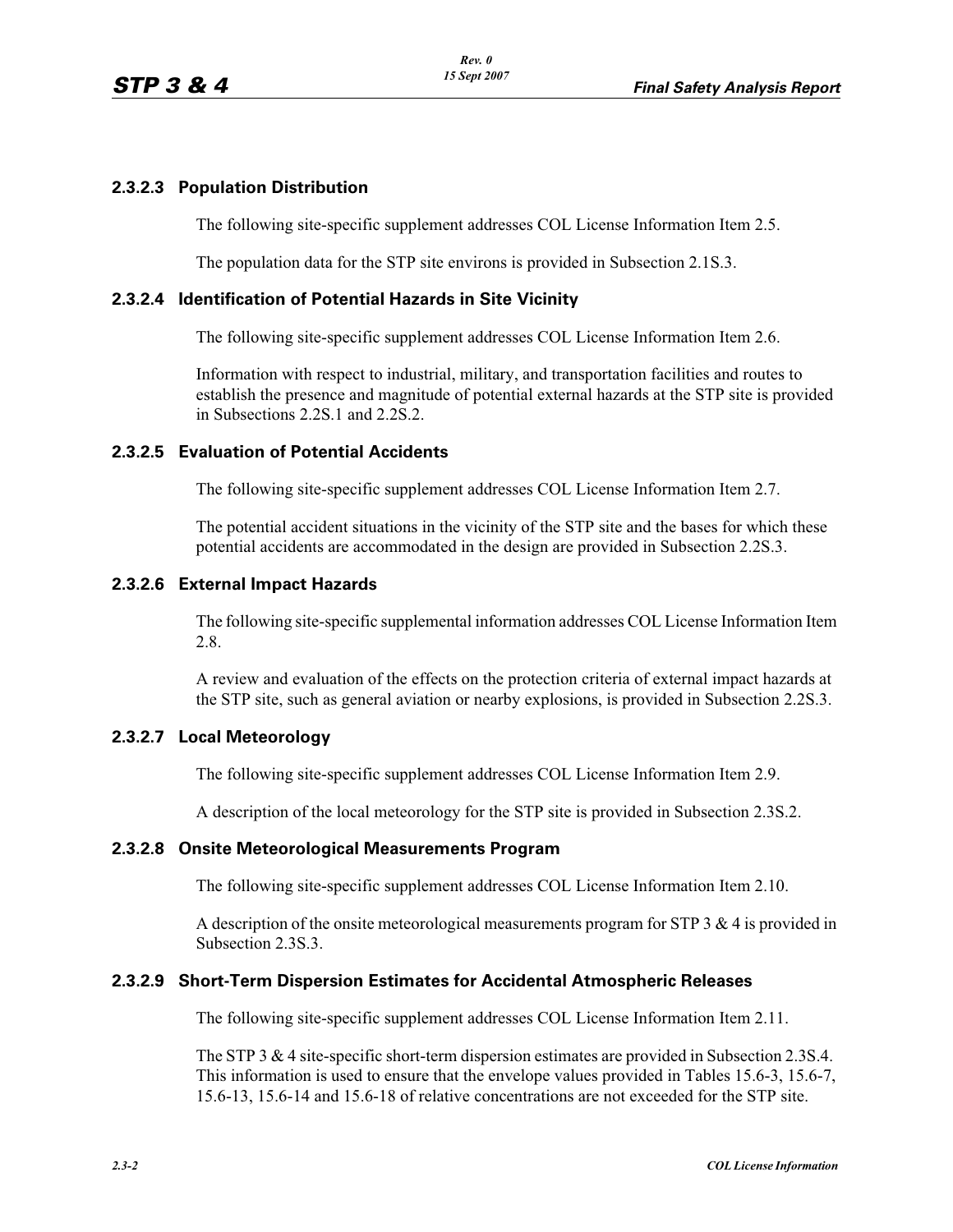# **2.3.2.10 Long-Term Diffusion Estimates**

The following site-specific supplement addresses COL License Information Item 2.12.

The annual average atmospheric dispersion values for reactive releases are provided in Subsection 2.3S.5.

# **2.3.2.11 Hydrologic Description**

The following site-specific supplement addresses COL License Information Item 2.13.

A detailed description of all major hydrologic features on or in the vicinity of the STP site is provided in Subsection 2.4S.1. A specific description of the site and all safety-related elevations, structures, exterior accesses, equipment, and systems from the standpoint of hydrology considerations is also provided in Subsection 2.4S.1.

# **2.3.2.12 Floods**

The following site-specific supplement addresses COL License Information Item 2.14.

Site-specific information related to historical flooding and potential flooding at the STP site, including flood history, flood design considerations, and effects of local intense precipitation, is provided in Subsection 2.4S.2.

#### **2.3.2.13 Probable Maximum Flood on Streams and Rivers**

The following site-specific supplement addresses COL License Information Item 2.15.

Site-specific information related to design-basis flooding at the STP site and the extent of flood protection required for the STP  $3 \& 4$  safety-related structures, systems, and components (SSCs) is provided in Section 2.4S.3.

# **2.3.2.14 Ice Effects**

The following site-specific supplement addresses COL License Information Item 2.16.

The evaluation demonstrating that safety-related facilities and the water supply for STP  $3 \& 4$ are not affected by ice flooding or blockage is provided in Subsection 2.4S.7.

#### **2.3.2.15 Cooling Water Channels and Reservoirs**

The following site-specific supplement addresses COL License Information Item 2.17.

The basis for the hydraulic design of the main cooling reservoir (MCR) and channels used to transport and impound the cooling water supply for STP 3 & 4 is provided in Subsection 2.4S.8.

# **2.3.2.16 Channel Diversions**

The following site-specific supplement addresses COL License Information Item 2.18.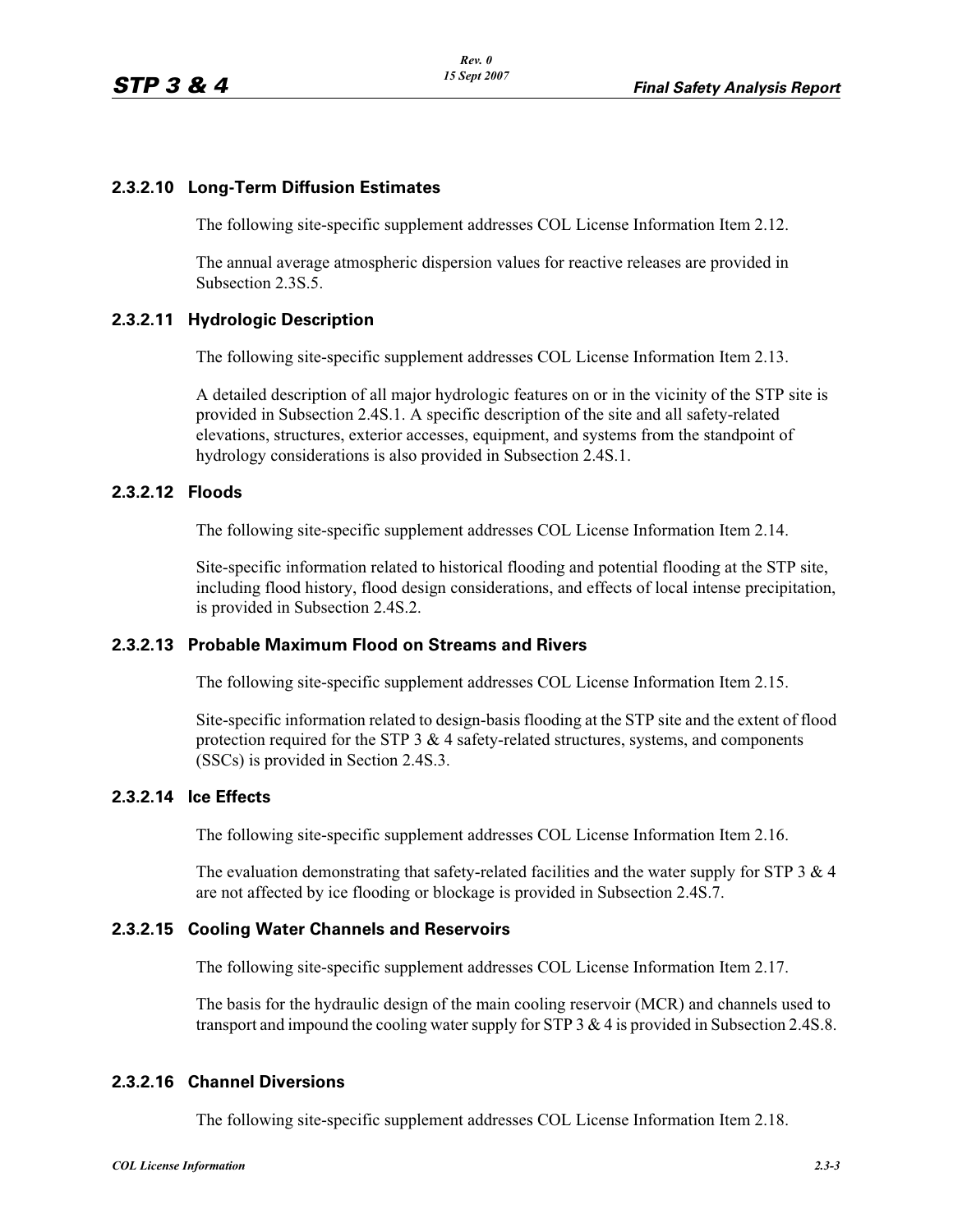Site-specific information related to channel diversion for the STP site is provided in Subsection 2.4S.9.

# **2.3.2.17 Flooding Protection Requirements**

The following site-specific supplement addresses COL License Information Item 2.19.

Information related to the flooding protection requirements for the STP site is provided in Subsection 2.4S.10.

# **2.3.2.18 Cooling Water Supply**

The following site-specific supplement addresses COL License Information Item 2.20.

The natural events that may reduce or limit the available cooling water supply and the measures taken to ensure that an adequate water supply exists to operate and shut down STP  $3 \& 4$  are identified in Subsection 2.4S.11.

# **2.3.2.19 Accidental Release of Liquid Effluents in Ground and Surface Waters**

The following site-specific supplement addresses COL License Information Item 2.21.

The ability of the surface water environment at the STP site to disperse, dilute, or concentrate accidental releases is discussed in Subsection 2.4S.13. The effects of these releases on existing and known future uses of surface water resources are discussed in Subsections 2.4S.12 and 2.4S.13.

#### **2.3.2.20 Technical Specifications and Emergency Operation Requirement**

The following site-specific supplement addresses COL License Information Item 2.22.

Flood protection measures for the STP 3  $&$  4 safety-related facilities, and provisions used to ensure that an adequate water supply is available to shut down and cool the reactor, are described in Subsection 2.4S.14. The need for technical specifications and/or emergency procedures to ensure these measures is also discussed in Subsection 2.4S.14.

#### **2.3.2.21 Basic Geological and Seismic Information**

The following site-specific supplement addresses COL License Information Item 2.23.

Site-specific information related to regional and site physiography, geomorphology, stratigraphy, lithology, and tectonics for the STP site is provided in Subsection 2.5S.1.

#### **2.3.2.22 Vibratory Ground Motion**

The following site-specific supplement addresses COL License Information Item 2.24.

The STP 3 & 4 site-specific geological, seismological, and geotechnical data, including a comparison of the site-specific SSE (ground motion response spectra) to the design ground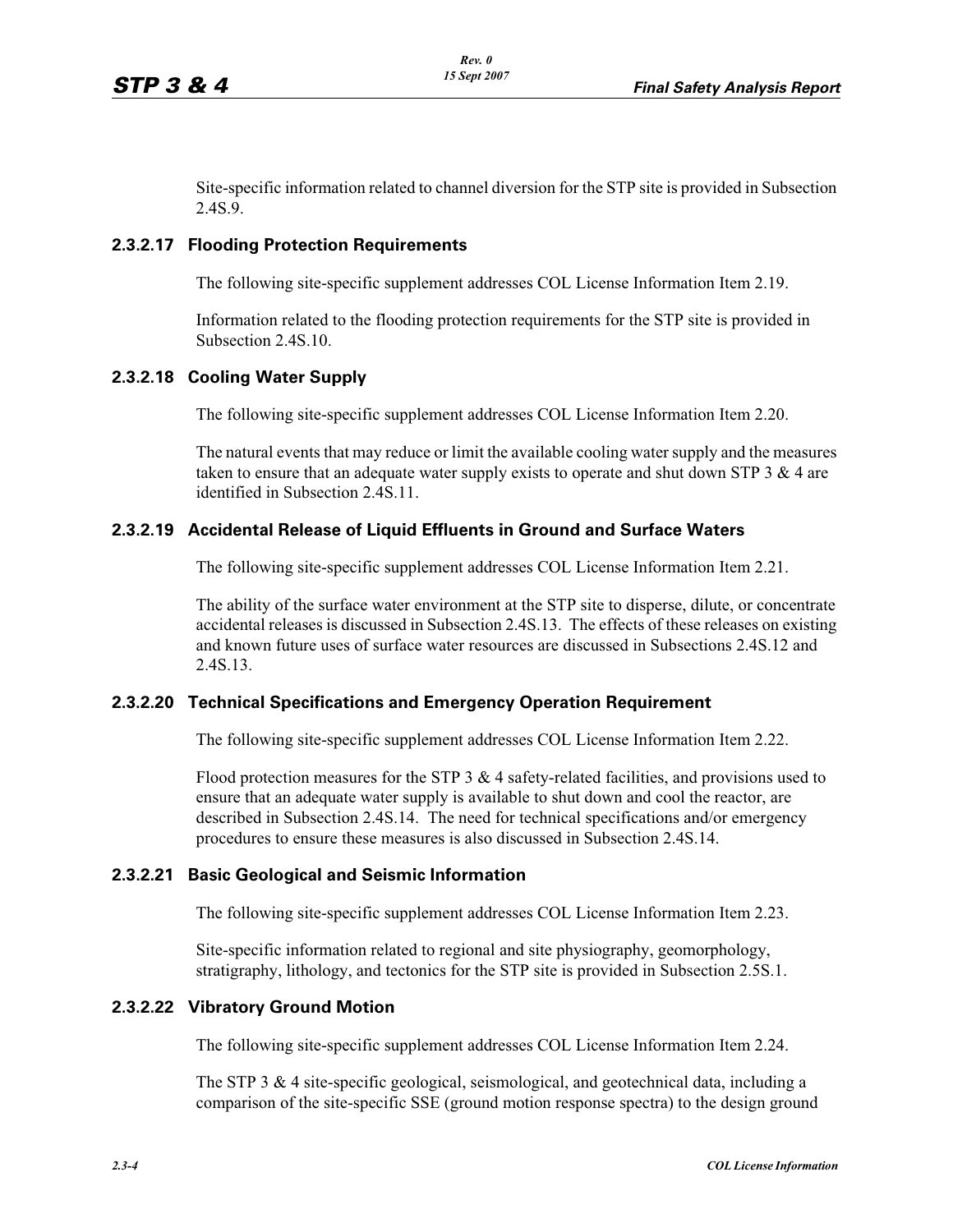spectra (certified seismic design response spectra) in Subsection 2.3.1.2, are discussed in Subsection 2.5S.2.

#### **2.3.2.23 Surface Faulting**

The following site-specific supplement addresses COL License Information Item 2.25.

The site-specific geological data used to evaluate surface faulting at STP  $3 \& 4$  is provided in Subsection 2.5S.3.

#### **2.3.2.24 Stability of Subsurface Material and Foundation**

The following site-specific supplement addresses COL License Information Item 2.26.

Information concerning the properties and stability of site-specific soils and rocks under both static and dynamic conditions including the vibratory ground motions associated with the STP site-specific SSE is provided in Subsections 2.5S.2 and 2.5S.4.

# **2.3.2.25 Site and Facilities**

The following site-specific supplement addresses COL License Information Item 2.27.

The detailed description of the STP site conditions and geologic features is provided in Subsection 2.5S.1. This description includes site topographical features and the location of various Seismic Category I structures and appurtenances (pipelines, channels, etc.) with respect to the source of normal and emergency cooling water.

#### **2.3.2.26 Field Investigations**

The following site-specific supplement addresses COL License Information Item 2.28.

A discussion of field investigations conducted at the STP site is provided in Subsection 2.5S.4, including the type, quantity, extent, and purpose of the field explorations. Subsection 2.5S.4 and associated appendices include logs of the borings and test pits and results of geophysical surveys, presented in tables and profiles. Records of field permeability tests and other special field tests are also provided.

# **2.3.2.27 Laboratory Investigations**

The following site-specific supplement addresses COL License Information Item 2.29.

The number and type of laboratory tests conducted to assess the STP site and the location of samples taken as part of the field investigations are provided in tabular form in Subsection 2.5S.4. The results of laboratory tests on disturbed and undisturbed soil samples obtained from field investigations are also provided in Subsection 2.5S.4.

#### **2.3.2.28 Subsurface Conditions**

The following site-specific supplement addresses COL License Information Item 2.30.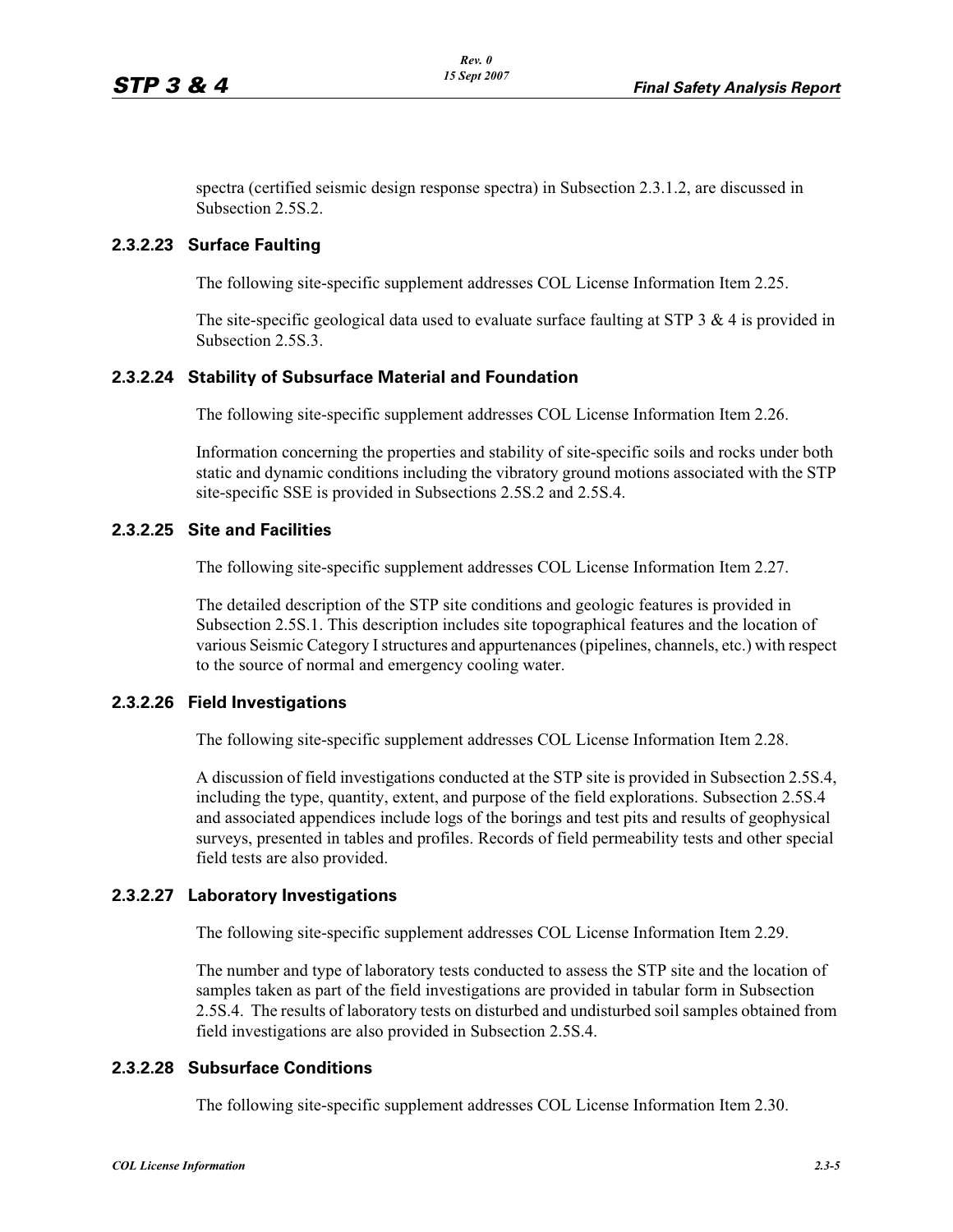Details on subsurface conditions at the STP site are provided in Subsections 2.4S.12, 2.5S.1, 2.5S.2, and 2.5S.4. The subsurface conditions were investigated and the details are provided on the engineering classifications and descriptions of the soils supporting the foundations for STP 3 & 4. The information discussed includes the history of soil deposition and erosion, past and present groundwater levels, other preloading influences, and any soil characteristics that may present a hazard to plant safety. Profiles through the Seismic Category I structures are provided that show generalized subsurface features beneath these structures.

# **2.3.2.29 Excavation and Backfilling for Foundation Construction**

The following site-specific supplement addresses COL License Information Item 2.31.

A description of the excavation and backfilling required for construction of the STP  $3 \& 4$ foundations is provided in Subsection 2.5S.4. The site-specific soil properties below the base of the foundations are described. This description includes the configuration, along with detailed longitudinal sections and cross-sections of other safety-related STP 3 & 4 structures, including the ultimate heat sink (UHS) and Seismic Category I buried pipes and electrical ducts. Data concerning the extent (horizontally and vertically) of all Seismic Category I excavations, fills, and slopes are provided. The locations, elevations, and grades for excavated slopes are described and shown on plot plans and typical cross-sections. A discussion of excavating and dewatering methods, excavation depths below grade, field inspection and testing of excavations, protection of foundation excavations from deterioration during construction, and the foundation dental fill work is provided in Subsections 2.4S.12 and 2.5S.4. The sources, quantities, and static and dynamic engineering properties of borrowed materials are described.

#### **2.3.2.30 Effect of Groundwater**

The following site-specific supplement addresses COL License Information Item 2.32.

An analysis of the groundwater conditions at the STP site is provided in Subsections 2.4S.12 and 2.5S.4, including the effects of groundwater on site geotechnical properties such as total and effective unit weights, cohesion and angle of internal friction, and dynamic soil properties.

#### **2.3.2.31 Liquefaction Potential**

The following site-specific supplement addresses COL License Information Item 2.33.

The liquefaction potential for the STP site under and around all Seismic Category I structures, including Category I buried pipelines and electrical ducts, is addressed in Subsection 2.5S.4. Justification for the selection of the soil properties used in the liquefaction potential evaluation (e.g., laboratory tests, field tests, and published data), the magnitude and duration of the earthquake, and the number of cycles of earthquakes is also provided in Subsection 2.5S.4.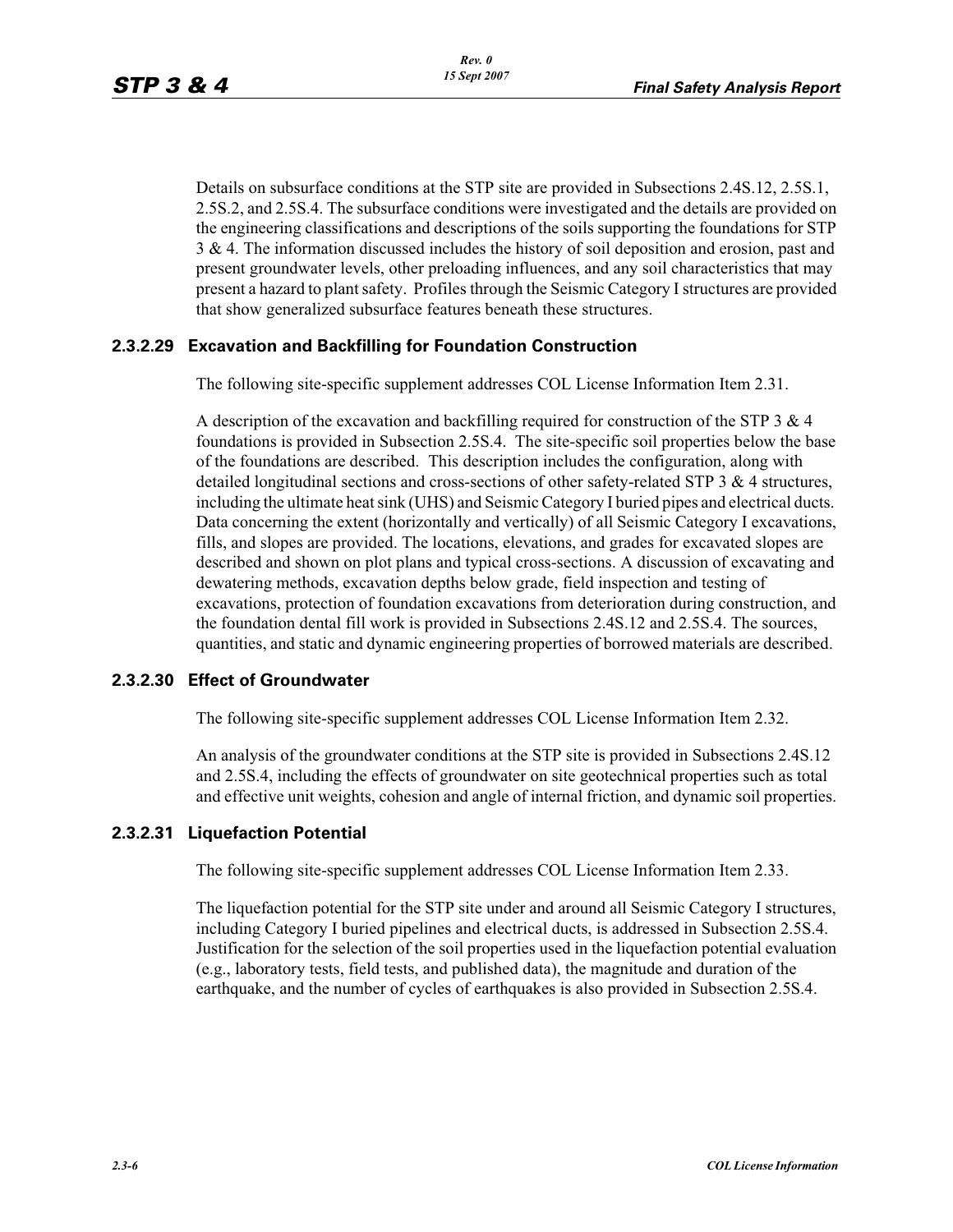# **2.3.2.32 Response of Soil and Rock to Dynamic Loading**

The following site-specific supplement addresses COL License Information Item 2.34.

The dynamic soil properties for the STP site, in terms of shear modulus and material damping as a function of shear strain, are discussed in Subsection 2.5S.4. These strain-dependent properties are used in the determination of the ground motion response spectra (site-specific SSE). Due to the depth to rock at the STP site, only soil properties are investigated for STP 3 & 4.

# **2.3.2.33 Minimum Soil Bearing Capacity**

The following site-specific supplement addresses COL License Information Item 2.35.

Minimum static bearing capacity at the foundation level of the Reactor and Control Buildings is discussed in Subsection 2.5S.4. Bearing capacity of the foundation material for the other STP 3 & 4 safety-related facilities is also discussed in Subsection 2.5S.4.

# **2.3.2.34 Earth Pressures**

The following site-specific supplement addresses COL License Information Item 2.36.

The site-specific evaluation of static and dynamic lateral earth pressures and hydrostatic groundwater pressures acting on the STP 3 & 4 safety-related facilities is provided in Subsection 2.5S.4.

#### **2.3.2.35 Soil Properties for Seismic Analysis of Buried Pipes**

The following site-specific supplement addresses COL License Information Item 2.37.

The soil properties used for the seismic analysis of Seismic Category I buried pipes and electrical conduits for STP 3 & 4 are provided in Subsection 2.5S.4.

#### **2.3.2.36 Static and Dynamic Stability of Facilities**

The following site-specific supplement addresses COL License Information Item 2.38.

A description of the static and dynamic stability of the STP 3  $\&$  4 facilities is provided in Subsection 2.5S.4. This information includes a discussion of the site-specific stability evaluation performed for the safety-related facilities including foundation rebound, settlement, differential settlement, and bearing capacity. The assumptions made in the stability analyses will be confirmed by as-built data, and the FSAR will be updated in accordance with 10 CFR 50.71(e) to provide confirmation that the as-built data are bounded by the assumptions. (COM 2.3-1)

#### **2.3.2.37 Subsurface Instrumentation**

The following site-specific supplement addresses COL License Information Item 2.39.